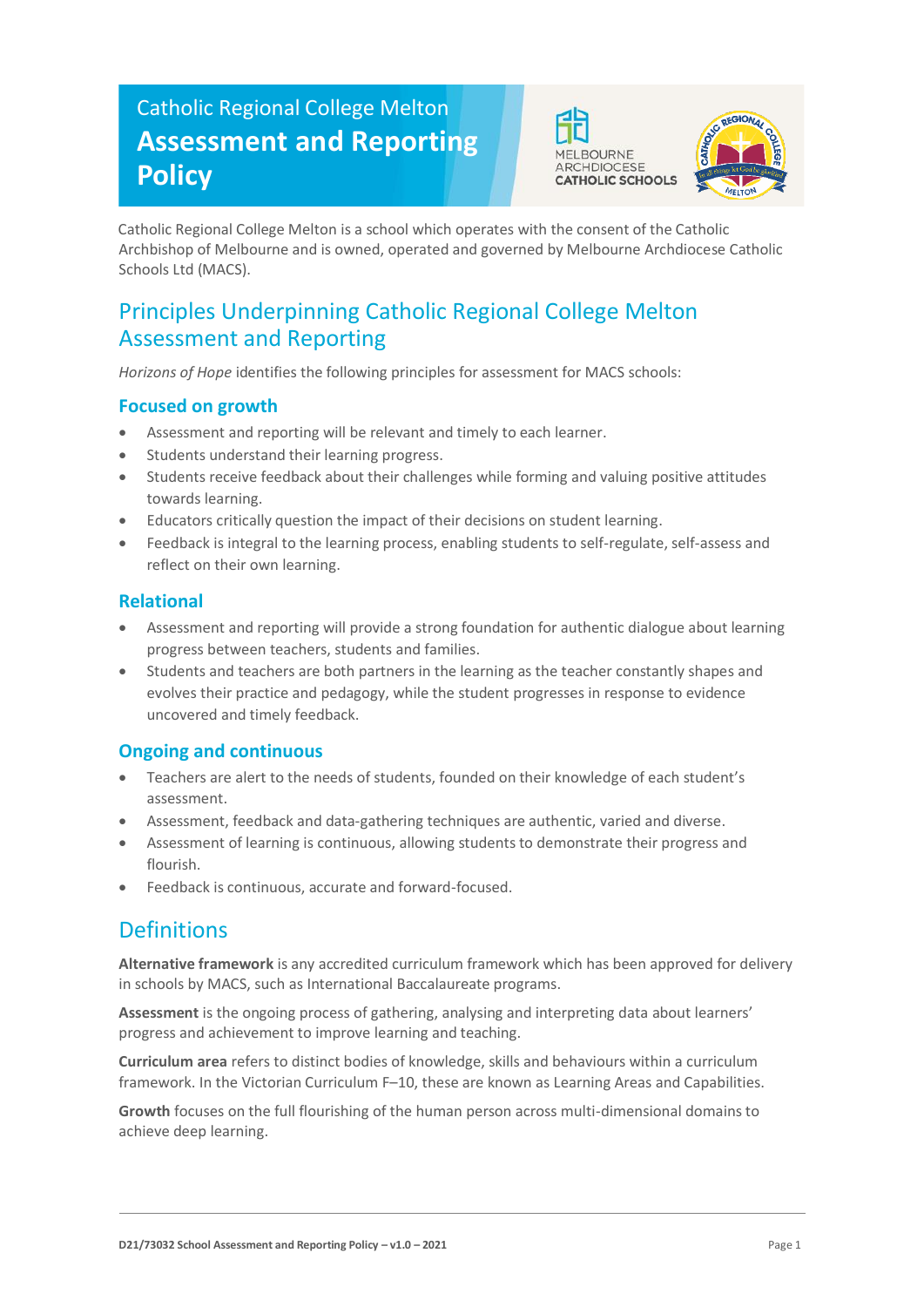**Progress** is observable and measurable change in student learning based on evidence and multiple data sources that indicates development along a continuum of learning, and supports learners to see themselves as successful.

**Reporting** is the process used to communicate knowledge gained from assessing student learning. The purpose of reporting is to provide relevant information about a student's progress to students, parents, support staff and other teachers.

**Standards** describe the quality of learning (extent of knowledge, depth of understanding and sophistication of skills) that would indicate the student is well placed to commence the learning required at the next level of achievement within the Victorian Curriculum F–10 and/or VCE study designs, VCAL strands or units of competency within a Vocational Education and Training (VET) program.

**Victorian Curriculum and Assessment Authority (VCAA)** is the statutory authority primarily accountable to the Minister of Education, for the provision of curricula and assessment and reporting in Victorian schools.

## Assessment

At Catholic Regional College Melton, teachers assess and monitor student growth, learning progress and achievement against the achievement standards within the curriculum framework and within the learning and teaching program at Catholic Regional College Melton.

## Reporting

At Catholic Regional College Melton, the nature and frequency of feedback given to students and parents about individual assessment tasks is determined by teachers and leaders.

Catholic Regional College Melton complies with the Australian Government reporting requirements. These requirements apply to the written reports on student learning and progress. Reports are provided twice annually for each student in each year they are enrolled at the school. More information about the specific requirements for reporting can be found in the Catholic Education Commission of Victoria Ltd (CECV) *[Reporting Student Progress and Achievement: 2021 Revised](https://cevn.cecv.catholic.edu.au/MelbourneDiocese/Document-File/Curriculum/Reporting/CECV-2019-Revised-Student-Reporting-Guidelines.aspx)  [Guidelines for Victorian Catholic Schools](https://cevn.cecv.catholic.edu.au/MelbourneDiocese/Document-File/Curriculum/Reporting/CECV-2019-Revised-Student-Reporting-Guidelines.aspx)*.

#### **Senior secondary education**

Schools must have policies and procedures in place to:

- maintain accurate student records
- ensure the integrity of student assessments
- monitor student participation, completion rates and outcomes.

The policies and procedures must cover the analysis of results and student participation in accordance with the requirements of the awarding body.

#### **Review of assessment and reporting practices – use of student learning data**

Teachers at Catholic Regional College Melton document the processes they use to review practices for assessment and reporting. This information includes the ways in which data about student learning progress from a variety of sources is analysed to improve student growth and learning progress, and to guide learning and teaching programs.